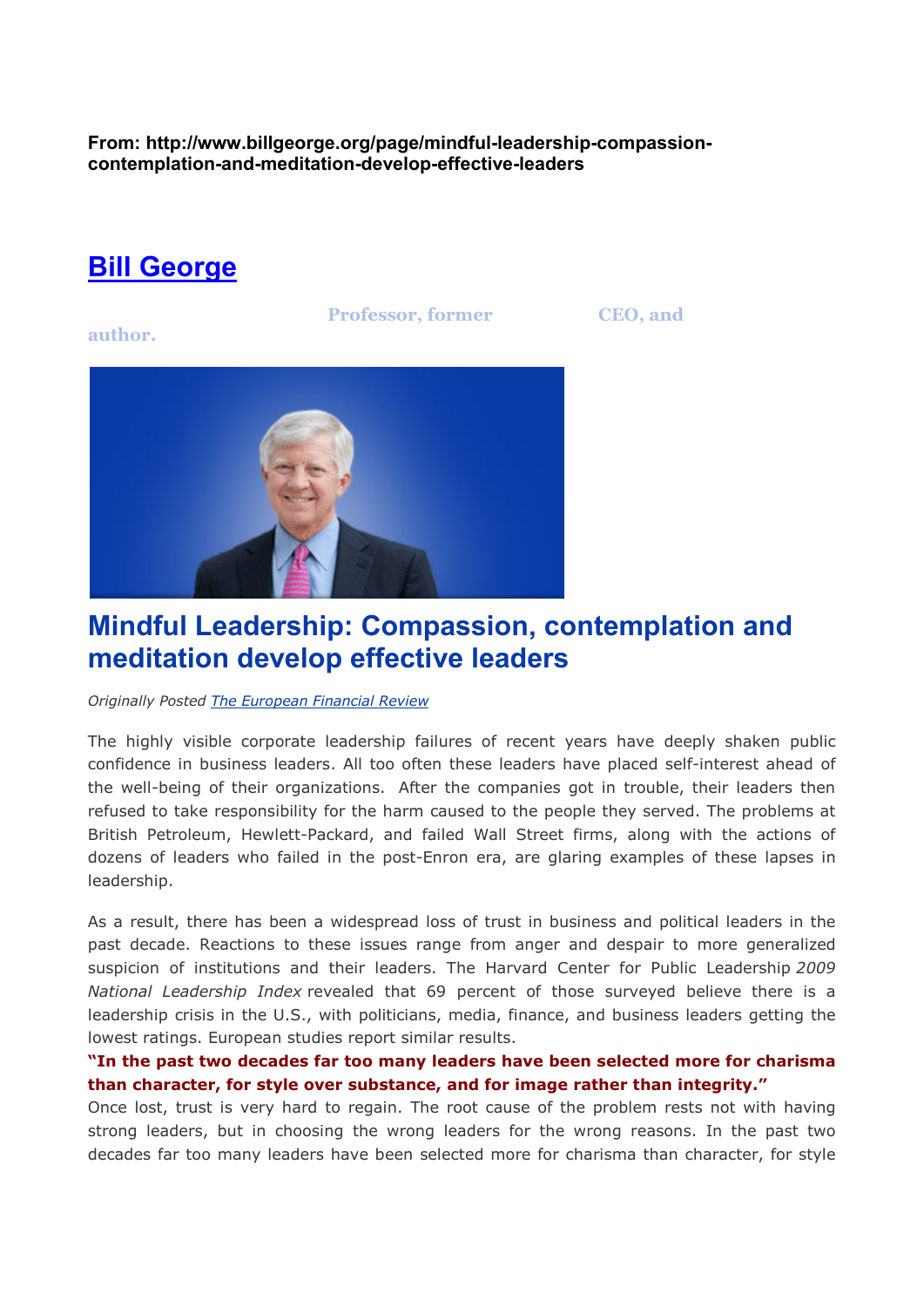over substance, and for image rather than integrity. If charisma, style and image are the selection criteria, why are we surprised when leaders turn out to lack character, substance and integrity?

#### **Leadership's lost decade**

The past ten years have seen so many leadership letdowns that this period can appropriately be characterized as "Leadership's Lost Decade."<sup>1</sup> Failed leadership led to the dot.com collapse of 2002, resulted in hundreds of leaders acknowledging accounting misstatements following the bankruptcies of Enron and WorldCom, and caused the meltdown of global financial markets in 2008 that triggered the Great Recession and the ongoing jobs crisis.

These failures—which destroyed so many strong organizations—occurred because leaders focused on short-term results and rewards while placing their personal needs ahead of the organizations and institutions they were charged with leading. Since retiring from Medtronic in 2002, I have been studying where these leaders of my generation went astray and what will be required to develop better leaders in the future.

In examining these failures, I cannot identify a single leader who failed due to lack of intelligence (IQ). On the contrary, the unsuccessful leaders I have observed in person or through their words and deeds appear to have failed due to low levels of emotional intelligence  $(EQ).$ 

Many failed leaders seem to lack an awareness of themselves and their actions. Often they do not have a deep understanding of their motivations, and they have not fully accepted their crucibles – fears and failures emanating from earlier experiences, many of which date back to childhood. These characteristics often cause leaders to lose sight of their values, especially when they are under pressure to sustain their success. In other cases, leaders who lack selfawareness get seduced by success and its rewards – money, power, and recognition.

#### **A new generation of authentic leaders**

## **"Authentic leaders are genuine in their intentions and understand the purpose of their leadership is serving their customers, employees and investors, not their selfinterest."**

Authentic leaders are genuine in their intentions and understand the purpose of their leadership is serving their customers, employees and investors, not their self-interest. They must practice their values consistently, balance their extrinsic and intrinsic motivations, build trustworthy relationships, and operate with high levels of personal discipline.

The emergence of a new generation of authentic leaders must happen at all levels of organizations to rebuild confidence in corporations. In the  $21<sup>st</sup>$  century, leaders need to empower other people to lead, rather than controlling them through hierarchies. Leaders need to inspire those around them, giving them the confidence they need to step up to leadership challenges throughout the organization.

Being authentic also requires high levels of emotional intelligence, as described by Daniel Goleman in his book by that name.<sup>2</sup> The central element of EQ is self-awareness - a deep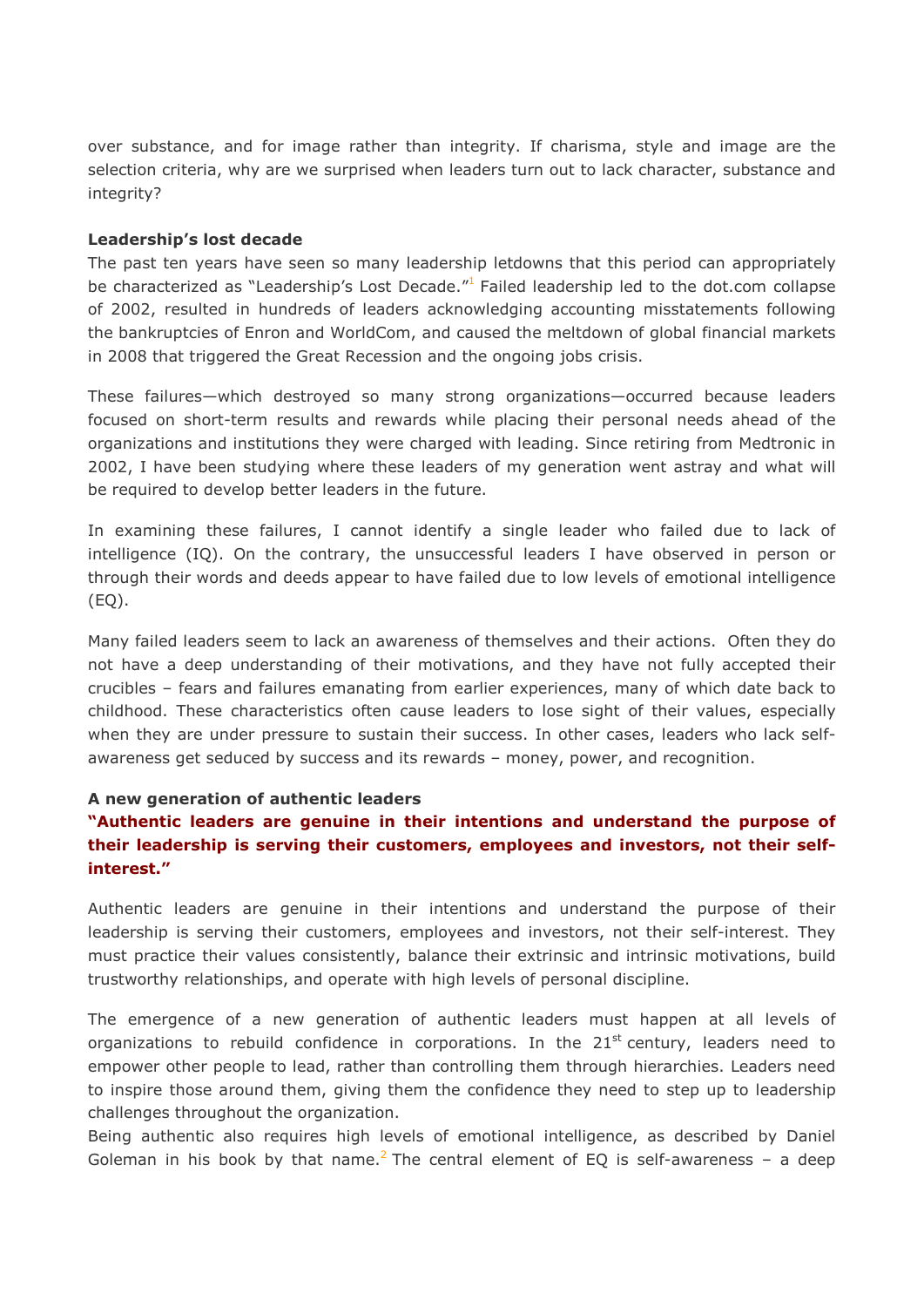sense of oneself and one's impact on others. In my experience most leaders struggle for many years to develop this level of self-awareness, myself included. All too often they are distracted by their desire to achieve success in the eyes of others and the recognition that comes with it. **Developing mindfulness**

To gain a deeper understanding of how people become self-aware, I have been examining the concept of mindfulness, which Buddhists have developed through the practice of meditation. Mindfulness – the awareness of one's mental processes and the understanding of how one's mind works – offers leaders a path to address challenges and adversity in a non-judgmental, non-threatening way. It is a logical step in the process of gaining self-awareness that needs to be integrated with actual experience in leading in challenging situations and gaining awareness through feedback and group support.

## **"Mindfulness enables leaders to be fully present, aware of themselves and their impact on other people, and sensitive to their reactions to stressful situations."**

Mindfulness enables leaders to be fully present, aware of themselves and their impact on other people, and sensitive to their reactions to stressful situations. Leaders who are mindful tend to be more effective in understanding and relating to others, and motivating them toward shared goals.

I have meditated regularly for more than thirty years, not as a religious or spiritual practice, but as a personal discipline to relieve stress. Meditation has been the single most important thing I have done to improve my leadership. It has helped me become more self-aware and more compassionate toward myself and others. It has also enabled me to remain calm and clear-thinking in the face of pressure and uncertainty.

Meditation enables people to be more aware of their circumstances, less reactive to stress, more compassionate, and better equipped to approach challenging issues in a calm, thoughtful manner. In addition to meditation, many people increase their mindfulness through prayer, introspective discussions, yoga, therapy, and reflective exercises.

New neurological research on the impact of meditation on the brain demonstrates that it can reshape the part of the brain that impacts emotional intelligence, much more so than can be done for the hard-wired elements of the brain that determine IQ. *Driven to Lead*,<sup>3</sup> a new book by Harvard Professor-emeritus Paul Lawrence, discusses how the mind can be remodeled for leadership.

Lawrence starts with Charles Darwin's original theory that "It is not the strongest species that survives, nor the most intelligent, but the most adaptive to change."<sup>4</sup> He extends this theory in what he terms "renewed Darwin" to the development of the mind's leadership qualities.

Developing clarity through mindfulness enables leaders to integrate their four drives – security, material acquisition, bonding with others, and the search for meaning – into an integrated decision-making process.

### **Mindful leadership: A new way to sustain effective leadership**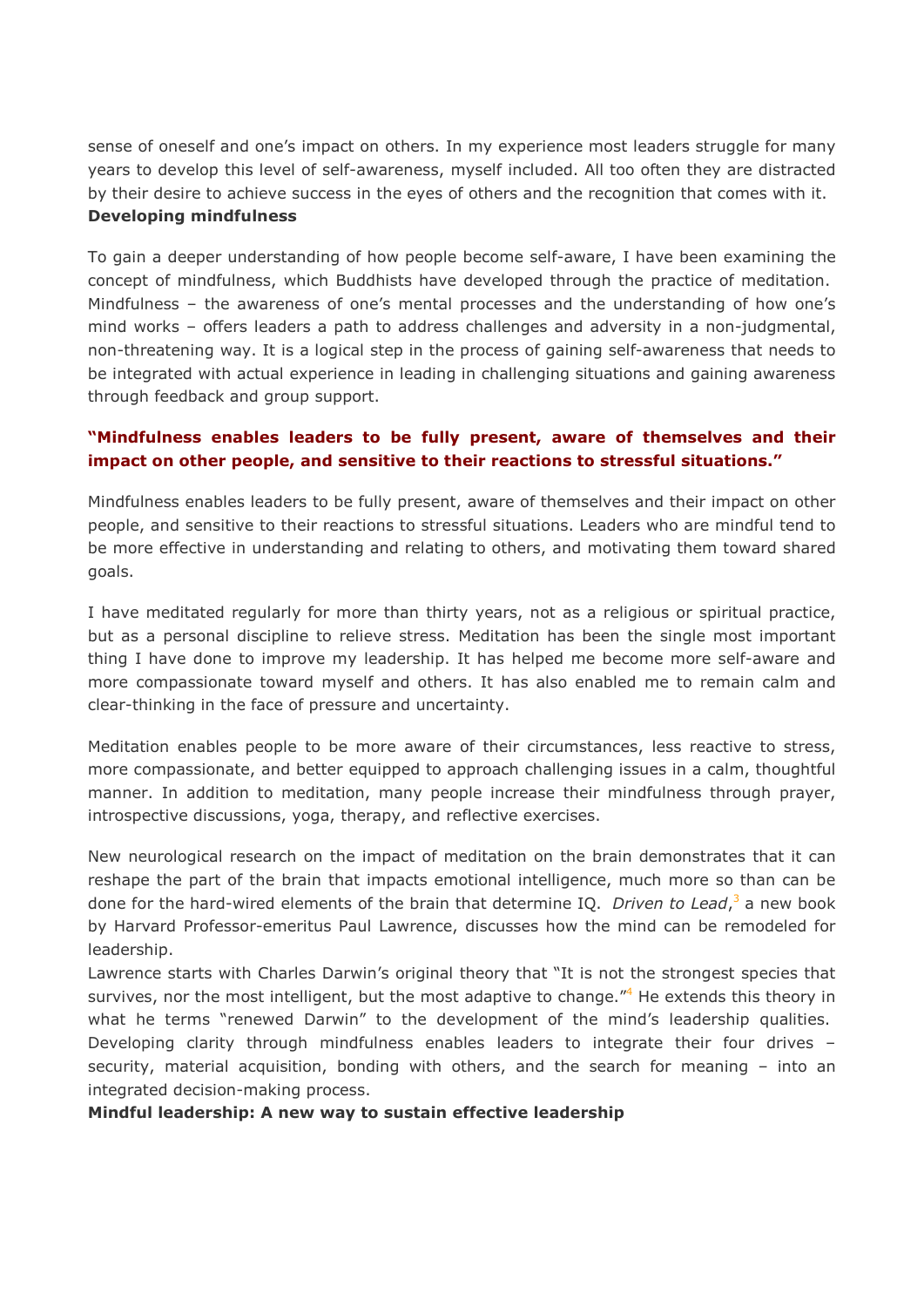To gain a deeper understanding of how meditation works, I have had the privilege of several interactions with the Dalai Lama and have developed a relationship with Yongey Mingyur Rinpoche, a leading Tibetan Buddhist meditation master. Both of them want to offer meditation to those in the West, not as a religious belief, but as a secular practice that can positively impact our lives and contribute to a more peaceful world.

While participating with the Dalai Lama at the Mind & Life XX Conference on "Compassion and Altruism in Economic Systems" in Zurich this past April, Mingyur Rinpoche and I explored how we could combine the Buddhist notion of mindfulness meditation and authentic leadership to develop "mindful leaders."

## **"Mindful leadership aims to develop self-aware and compassionate leaders by combining Western understanding of authentic leadership with Eastern wisdom about the mind, developed thousands of years ago."**

Mindful leadership is a *secular* idea that enables people to sustain effective leadership throughout their lifetimes. It enables them to be fully present, aware of themselves and their impact on other people, and focused on achieving the goals of their organizations. Mindful leadership aims to develop self-aware and compassionate leaders by combining Western understanding of authentic leadership with Eastern wisdom about the mind, developed from practices that have been used for thousands of years.

To engage in a deeper exploration of these ideas Mingyur Rinpoche and I jointly led the Mindful Leadership conference on August 13-14, 2010 in Minneapolis. The event brought together 400 participants to examine how mindfulness can contribute to sustaining effective leadership and to explore the relationship of self-awareness and self-compassion to leadership development. To our knowledge, this was the first time a Buddhist Rinpoche and a leadership professor joined forces to explore how Eastern teaching can inform Western thinking about leadership, and vice versa.

### **Gaining self-awareness and self-compassion**

For leaders to become self-aware, they need to understand their life stories and the impact of their crucibles, and reflect on how their life stories and crucibles contribute to their motivations and their behaviors. Leaders who do not take time for introspection and reflection on their life stories, crucibles and experiences are more vulnerable to being seduced by external rewards, such as power, money, and recognition. These leaders also may feel a need to appear so perfect to to others that they cannot admit vulnerabilities and acknowledge their mistakes.

In the process of becoming more self-aware, leaders learn to accept their weaknesses, failures, and vulnerabilities, just as they appreciate their strengths and successes. In so doing, they gain compassion for themselves and the ability to relate to the world around them in authentic ways. This frees them from the need to adopt pretenses to impress other people. In understanding themselves and who they are at a deeper level, people learn how to reframe their failures and negative experiences into positive growth opportunities.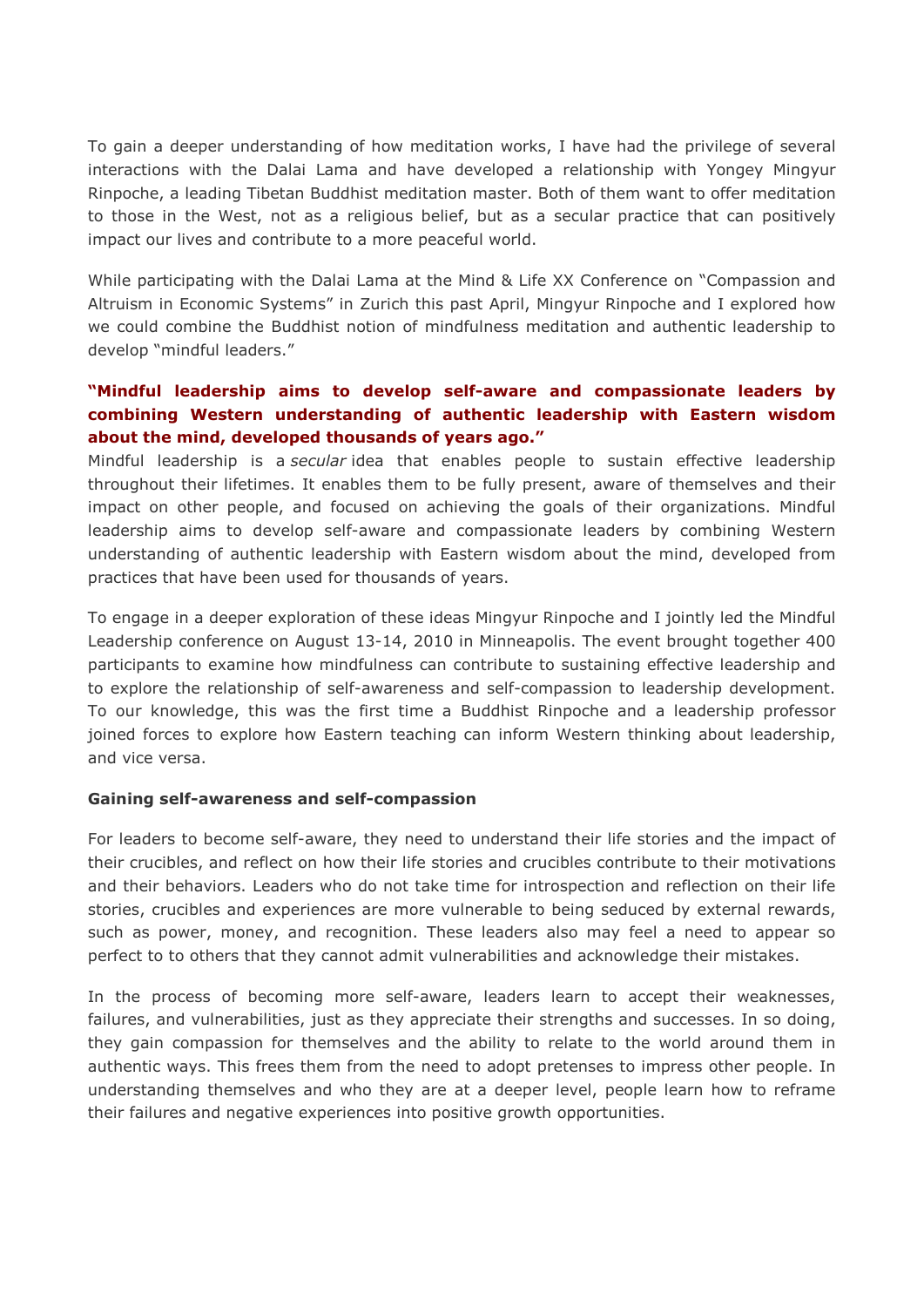Leaders with low EQ often lack compassion for themselves. Without self-compassion, it is difficult to feel compassion and empathy for others. Many people appear to be highly compassionate toward people they care about or who are close to them, but then express disdain, rejection and hostility for people whose beliefs and characteristics are different than their own. These leaders have a tendency to use or manipulate other people, particularly those with less perceived power. As a result, they are unable to establish authentic relationships that can be sustained over time.

Leaders that lack self-awareness also often lack the ability to self-regulate. Some leaders exhibit high levels of self-control and self-discipline in normal times. When they are under pressure or feel vulnerable, they revert to their worst traits, such as emotional outbursts or excessive use of power and control. Others move in the opposite direction, feeling immobilized or withdrawing just when their leadership is needed most.

## **"Authentic leaders never let their organizations lose sight of a shared sense of purpose and common values."**

Leaders who develop self-awareness and self-compassion are better able to cope with high levels of stress and pressure. They maintain the capacity to empower people to perform at a very high level even under very difficult circumstances. Authentic leaders never let their organizations lose sight of a shared sense of purpose and common values. With the unity that results from this alignment and consistency, organizations are able to take on very challenging goals, overcome great difficulties and adverse circumstances, and achieve exceptional results on a sustainable basis.

The final step in gaining self-awareness requires going beyond the introspection and reflection that mindfulness meditation brings. True self-awareness—and mindful leadership—happens by gaining shared awareness through a personal support group. Having both practiced meditation and participated in a support group, I have personally experienced the highly beneficial impact that the combination of these two practices have had on my leadership effectiveness.

I am fortunate to have two such groups in my life. One of these groups consists of eight men who meet weekly to discuss the essential questions of life, as well as the challenges we are facing. The group was especially helpful to me when I was considering leaving Honeywell to join Medtronic back in 1989, and also when my wife Penny was diagnosed with breast cancer in 1996. The second group is a couples group, consisting of four couples, which meets monthly and engages in important questions that we are facing in our lives and our families.

These support groups provide a safe place for sharing our deepest concerns and most personal questions. They offer the vital link between our personal lives and introspective practices and the much larger organizations that all of us work in and live with every day. Their honest feedback provides a sense of shared awareness that deepens and enriches our self-awareness and helps us stay on track.

### **Concluding thoughts**